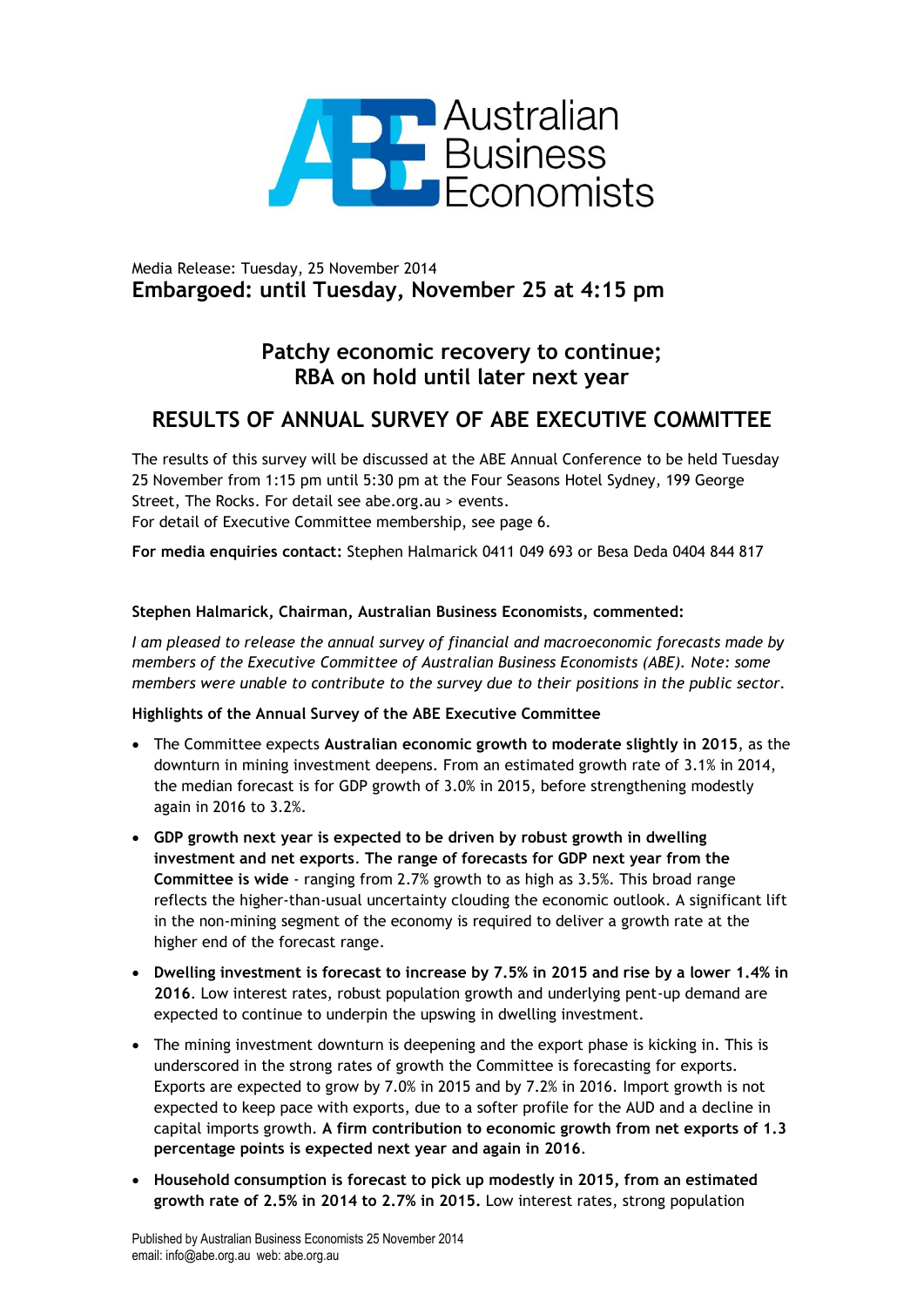growth and the upswing in housing are important factors helping to underpin household consumption. However, consumer sentiment remains subdued and a risk to the outlook. Wages growth is also soft.

- **Business investment, mainly mining investment, is forecast to be the big drag on growth in the next two years.** Business investment is expected to fall 4.0% in 2015 and decline by 1.7% in 2016. The low end of estimates has business investment falling as much as 7.3% and 8.3% in 2014 and 2015, respectively.
- The international trade account will have a strong influence on the current account. **The current account deficit (CAD) as a proportion of GDP is expected to improve next year and in 2016**. The median forecast is for the CAD to be 2.9% of GDP in 2015 and just 2.2% in 2016, an improvement from 3.1% expected in 2014.
- The Australian economy has benefitted considerably from a high terms-of-trade over much of the past decade, particularly during the global financial crisis. But the terms of trade peaked in the September quarter of 2011. The Committee forecasts a **sharp fall in the terms of trade of 3.9% in 2015, followed by another fall of 2.0% in 2016**. These falls mean the economy will experience a net transfer of income to the rest of the world.
- **The Committee expects employment growth to pick up next year.** Jobs growth in 2015 is expected to lift to 1.5% and in 2016 to 1.8%, from 1.0% expected in 2014. **The unemployment rate is, therefore, expected to improve, finishing the year in 2015 at 5.9% compared with 6.2% expected at the end of 2014. In 2016, the unemployment rate is expected to fall to 5.7% by the end of the year.** There were a wide range of estimates for next year from the Committee, however: 5.7% to 6.7%. In 2016 the range of forecasts from the Committee is 5.3% to 6.3%.
- With the unemployment rate showing only modest improvement next year, the growth of the labour cost index is expected to be moderate, remaining below the RBA's unofficial 'line in the sand' of 4.5%. **The Committee estimates the labour cost index to grow by 2.9% next year and by 3.1% in 2016.** If wages grow at these estimates, it would not provide any significant pressure on inflation.
- **Headline inflation is forecast to hug close to the middle of the RBA's 2%-3% per annum target band next year and the year after. It is a similar story for underlying inflation.** Headline inflation is forecast to be 2.5% in 2015 and 2.6% in 2016 and underlying inflation is forecast to be 2.4% in 2015 and 2.6% in 2015.
- The Committee expects the **RBA to be on hold until the second half of next year.** The median forecast is for the cash rate to remain at 2.50% by the end of June next year and to reach 3.00% by the end of December next year. The range of forecasts for the cash rate for the end of next year is, however, wide at 2.50% to 3.25%.
- **The Federal Government's headline budget deficit is expected to improve over the forecast period, according to the median forecast of the Committee.** A deficit of \$A32.5bn is expected in 2015/16, after an expected deficit of \$A50.0bn in 2014/15. A further improvement to a deficit of \$A22.0bn is forecast for 2016/17.
- **The 3-year/10-year bond yield curve is forecast to steepen to 100bp by the end of June next year, from its expected closing level of 75bp at the end of December 2014.** The steepening is due to the 10-year bond yield rising at a faster rate (from 3.5% to 4.0%) than the 3-year bond yield (from 2.75% to 3.0%) over the reference period. But in the second half of next year, the Committee expects the RBA to be tightening monetary policy, contributing to a flattening of the 3-year/10-year bond yield curve. This flattening is due to the 3-year yield rising by more than the 10-year bond yield.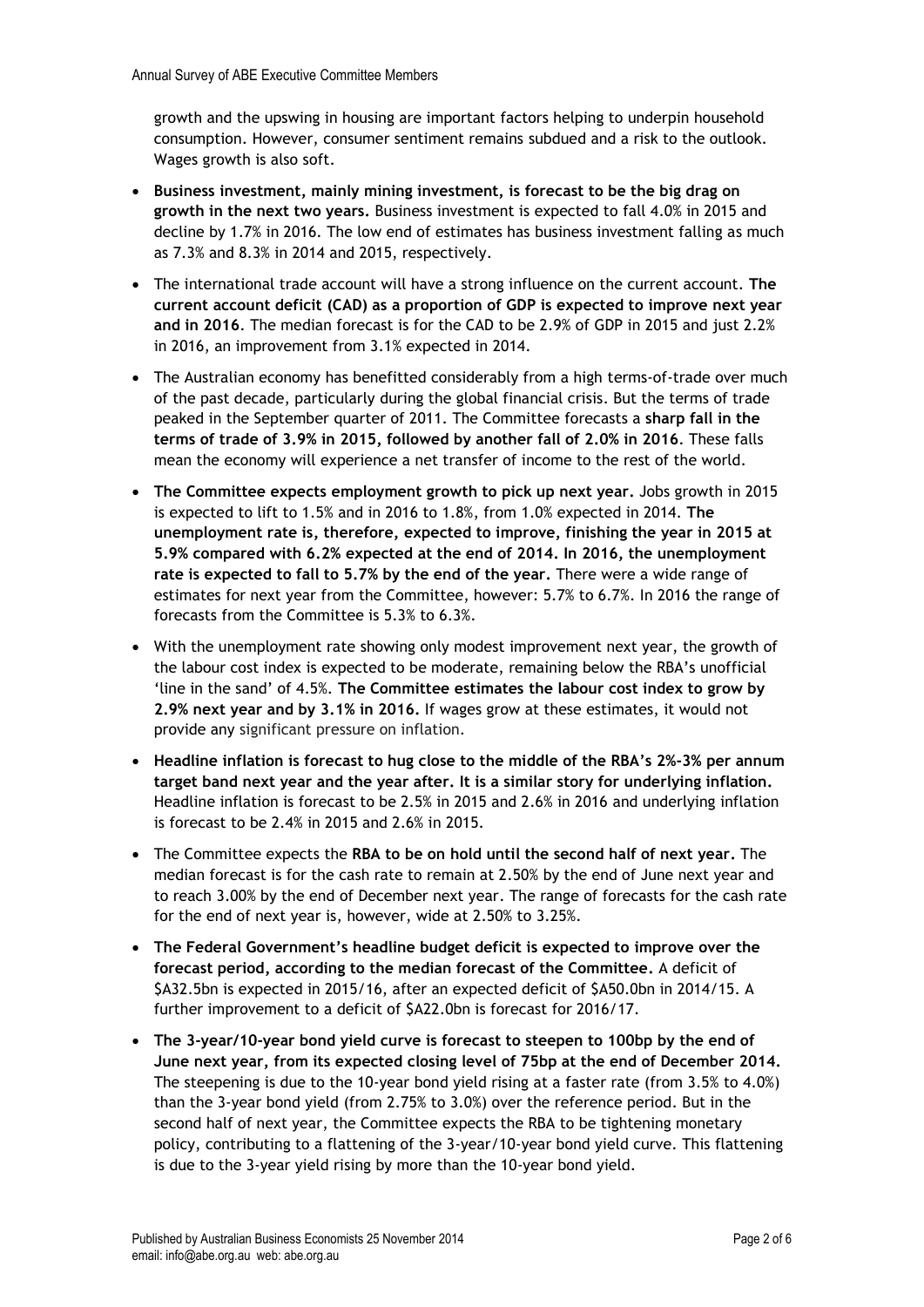- The **Australian dollar is forecast to finish 2014 at US\$0.8800 and then depreciate and end next year at \$US0.8300.** The range of median forecasts is, however, a very wide \$US0.8000-\$US0.9200. The softer profile is consistent with the moderation expected by the Committee in Australia's terms of trade.
- **The ASX200 share market index is forecast to be 2.9% higher by the middle of next year, from the 5,613 level the Committee expects the ASX 200 index to be at the end this year.** The ASX200 is then expected to rally a further 3.5% in the second half of next year to finish 2015 at 5,975. The high end of the forecasts includes the ASX 200 reaching the 6,150 level in 2015; the ASX 200 has not breached the psychological barrier of 6,000 since the  $10^{th}$  of January 2008.
- The Committee was also asked to provide their **long-term forecasts for the economy**. The median forecast for GDP growth in 2017 was 3.1%, a little above the long-term trend rate for the economy. The unemployment rate is expected to be at 5.4% at the end of 2018 and the cash rate at 4.00%. Meanwhile, headline and underlying inflation were expected to grow by 2.50%, on average, in 2018. Finally, at the end of 2017 the Australian dollar was expected to be at \$US0.8000 and the ASX 200 index at a near all-time high of 6,800.

This year the Committee was also asked a number of special questions around both the local and global economic outlook.

- **Nearly all Committee members expect the US Federal Reserve to begin raising the Federal funds target rate in 2015. Most of the Committee expect the first rate hike to occur in Q2 2015.** Only one Committee member did not expect the Fed to hike rates next year. However, the path of rate tightening is expected to be gradual, and the Fed funds rate is expected to stay low into 2016 in comparison to previous tightening cycles. Most Committee members expect a Fed funds rate of between 2% and 2.5% for the end of 2016. Communicating the normalisation of policy was commonly cited as one of the key challenges for the Fed, as it had the potential to disrupt financial markets. Another concern raised included the impact of the appreciating US dollar on Australian economic growth. Most Committee members thought that the inflation outlook would be benign, although one member pointed out that this could change with the falling unemployment rate.
- Policy normalisation by the Fed was also seen as contributing to the risk of increased market volatility. **Most Committee members saw that the recent lift in volatility would persist** and was a return to more 'normal' levels. The uncertainty following the end of quantitative easing (QE) undertaken by the Fed was also seen as a reason for higher volatility. Some Committee members, however, saw that the improving global economy should see concerns subside and lead to an easing in volatility.
- **Most Committee members do not expect the the asset-backed securities purchase program, recently launched by the European Central Bank (ECB), to be enough to boost growth and inflation in the euro zone region.** The impact of monetary policy was viewed as limited due to the need for structural reform, fiscal restraint and deleveraging. While many Committee members expected the ECB to resort to purchasing sovereign bonds, there were questions over whether it will be able to. Hurdles that were mentioned included the legality of sovereign bond purchases, political hurdles and the difficulty in purchasing sovereign bonds over individual markets. Not all Committee members were downbeat on Europe. A few Committee members thought the current stimulatory measures will help, particularly in encouraging greater lending activity. Other positives that were cited included a weaker euro and a stronger US economy.
- **Most Committee members expect China to grow at close to 7% next year**. The key risk to the outlook was from a downturn in the property market. Another concern was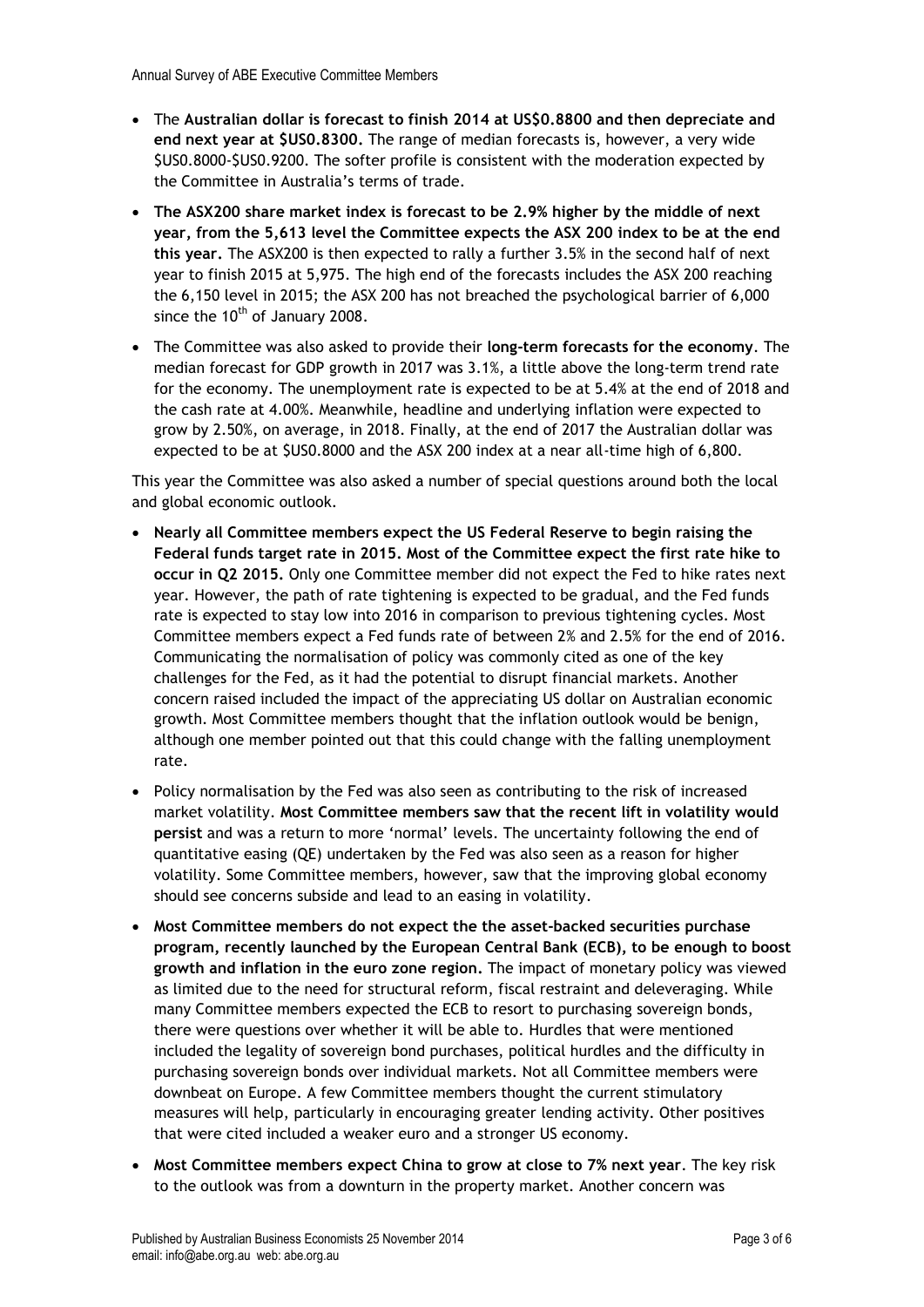managing financial liberalisation. The range of forecasts from the Committee for GDP growth next year in China was 6.0% to 7.4%.

- Committee members were asked about their **assessment of the rotation of Australian economic growth**. There were a wide range of views as to whether this rotation was meeting expectations. However, a common theme throughout responses was that the transition occurring in the economy remained uneven or patchy. A lack of confidence was blamed for holding back non-mining investment. Weak demand was also another frequent answer. Political uncertainty was also cited as a reason by a few Committee members.
- There was also a variety of responses in regards to the housing market. **The majority of Committee members thought that a significant correction in housing was unlikely**, although a few committee members saw that risks of a correction within housing were rising. A couple of responses tied the risk of a sharp correction to a significant lift in the unemployment rate, but Committee members did not expect for this to occur. Most Committee members pointed out the fundamentals supporting housing demand including low interest rates and strong population growth. On the use of macro-prudential policy (MPP), most Committee members thought that it would have a limited impact, although a few saw it as being useful. These measures were viewed as not the best way to address the problem as demand was coming from overseas. One member also pointed out that they didn't target supply issues. MPP was also seen as a temporary measure by some Committee members.
- **The bulk of the Committee believe that the unemployment rate is close to a peak. Most Committee members expect the unemployment rate peak to be 6.25%.** The range of forecasts was 6.1%-7.0%.
- **The Committee believes that on balance other sources of growth outside of resource exports will need to be found to offset the drag to GDP growth from** the deepening mining capex fall. The **real pothole from the mining capex downturn is also seen to be in the labour market and in incomes**.
- The Committee believes **consumers are failing to respond to the large positive wealth effects this year because wealth effects are only one part of the demand equation. Soft wages growth and job security fears are also weighing on consumer spending**.
- The **bulk of the Committee expects the RBA to raise rates next year**. There was one Committee member that expected a cut not a hike. **The timing of the first rate hike is largely forecast to occur in the second half of next year**. **The neutral cash rate was mostly viewed as now being lower than in the past, at around 3.75% to 4%.** The range of forecasts for the neutral cash rate is 3% to 4%.
- The **consensus forecast for the bottom of the Australian dollar's trading range for 2015 is around US\$0.8200.** The worst-case scenario from all of the Committee's forecasts sat at US\$0.7600.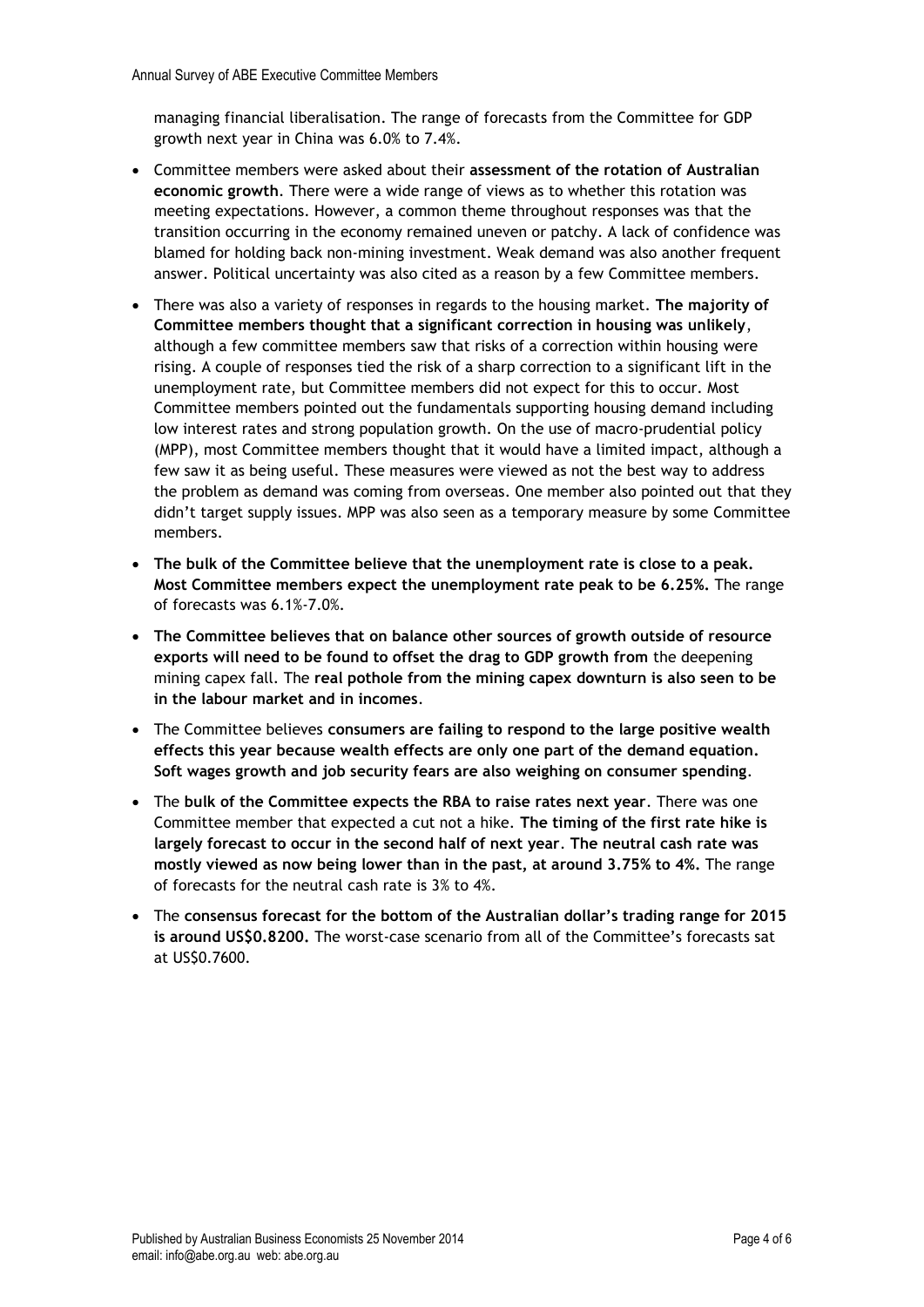#### **Table 1: ABE Survey of the Executive Committee, Summary**

All forecast variables are annual average % change

|                                    | 2013    | 2014 (e)     | 2015 (f) |              |         | 2016 (f) |              |         |
|------------------------------------|---------|--------------|----------|--------------|---------|----------|--------------|---------|
|                                    | Actual  | Median       | Median   | Low          | High    | Median   | Low          | High    |
| <b>National Accounts</b>           |         |              |          |              |         |          |              |         |
| <b>Private Consumption</b>         | 2.0     | 2.5          | 2.7      | 1.7          | 3.8     | 3.0      | 1.2          | 3.7     |
| Dwelling Investment                | 1.8     | 9.1          | 7.5      | 1.5          | 10.5    | 1.4      | $-1.5$       | 5.5     |
| Business Investment*               | $-2.2$  | $-5.0$       | $-4.0$   | $-7.3$       | 0.9     | $-1.7$   | $-8.3$       | 4.2     |
| Inventory (ppt contribution)       | $-0.6$  | 0.0          | 0.2      | 0.1          | 0.5     | 0.0      | $-0.4$       | 0.3     |
| Exports                            | 6.6     | 7.2          | 7.0      | 4.2          | 10.1    | 7.2      | 2.8          | 12.0    |
| <b>Imports</b>                     | $-2.0$  | $-0.4$       | 2.0      | $-2.1$       | 4.8     | 2.6      | $-4.2$       | 7.4     |
| Net Export (ppt contribution)      | 1.8     | 1.7          | 1.3      | 0.9          | 1.8     | 1.3      | 0.4          | 2.4     |
| GDP                                | 2.3     | 3.1          | 3.0      | 2.7          | 3.5     | 3.2      | 2.8          | 3.9     |
| Labour and Inflation               |         |              |          |              |         |          |              |         |
| Employment                         | 1.0     | 1.0          | 1.5      | 0.8          | 1.6     | 1.8      | 1.1          | 2.1     |
| Unemployment Rate (end period)     | 5.9     | 6.2          | 5.9      | 5.7          | 6.7     | 5.7      | 5.3          | 6.6     |
| Labour Price Index                 | 2.8     | 2.6          | 2.9      | 2.6          | 3.0     | 3.1      | 2.9          | 3.6     |
| Headline CPI                       | 2.4     | 2.6          | 2.5      | 2.0          | 2.8     | 2.6      | 2.3          | 3.0     |
| Underlying CPI                     | 2.5     | 2.6          | 2.4      | 2.1          | 2.9     | 2.6      | 2.4          | 3.0     |
| Other                              |         |              |          |              |         |          |              |         |
| Terms of Trade                     | $-1.0$  | $-6.9$       | $-3.9$   | $-7.1$       | 4.5     | $-2.0$   | $-8.0$       | 3.0     |
| Current Account Deficit (% of GDP) | $-3.3$  | $-3.1$       | $-2.9$   | $-4.0$       | $-1.5$  | $-2.2$   | $-3.8$       | $-0.4$  |
| Headline Cash Budget (\$Abn)**     | $-21.0$ | $-50.0$      | $-32.5$  | $-42.0$      | $-29.8$ | $-22.0$  | $-34.0$      | $-17.0$ |
|                                    | 2013    | Dec 2014 (e) |          | Jun 2015 (f) |         |          | Dec 2015 (f) |         |

|                               |        |        |        |       | ------- |        |       |       |
|-------------------------------|--------|--------|--------|-------|---------|--------|-------|-------|
|                               | Actual | Median | Median | Low   | High    | Median | Low   | High  |
| Financial (all end period)    |        |        |        |       |         |        |       |       |
| Cash Rate                     | 2.50   | 2.50   | 2.50   | 2.50  | 3.25    | 3.00   | 2.50  | 3.75  |
| 3-year Government Bond Yield  | 2.95   | 2.75   | 3.00   | 3.00  | 4.10    | 3.75   | 3.20  | 4.50  |
| 10-year Government Bond Yield | 4.24   | 3.50   | 4.00   | 3.60  | 4.50    | 4.30   | 3.70  | 4.60  |
| AUD/USD                       | 0.89   | 0.88   | 0.85   | 0.80  | 0.92    | 0.83   | 0.78  | 0.94  |
| ASX 200 Index                 | 5.320  | 5.613  | 5.775  | 5.600 | 6.000   | 5.975  | 5.775 | 6.150 |

|                                | 2017 (f)<br><b>Median</b> |
|--------------------------------|---------------------------|
| Longer-Term Outlook:           |                           |
| GDP                            | 3.10                      |
| Unemployment Rate (end period) | 5.38                      |
| Headline CPI                   | 2.50                      |
| Underlying CPI                 | 2.50                      |
| Cash Rate (end period)         | 4.00                      |
| AUD/USD (end period)           | 0.80                      |
| ASX 200 (end period)           | 6.800                     |

Notes: \* Excluding second hand asset purchases \*\* Financial year (2014 is 2013/14 and so on) \*\*\* Actual Budget outcome for 2013-14